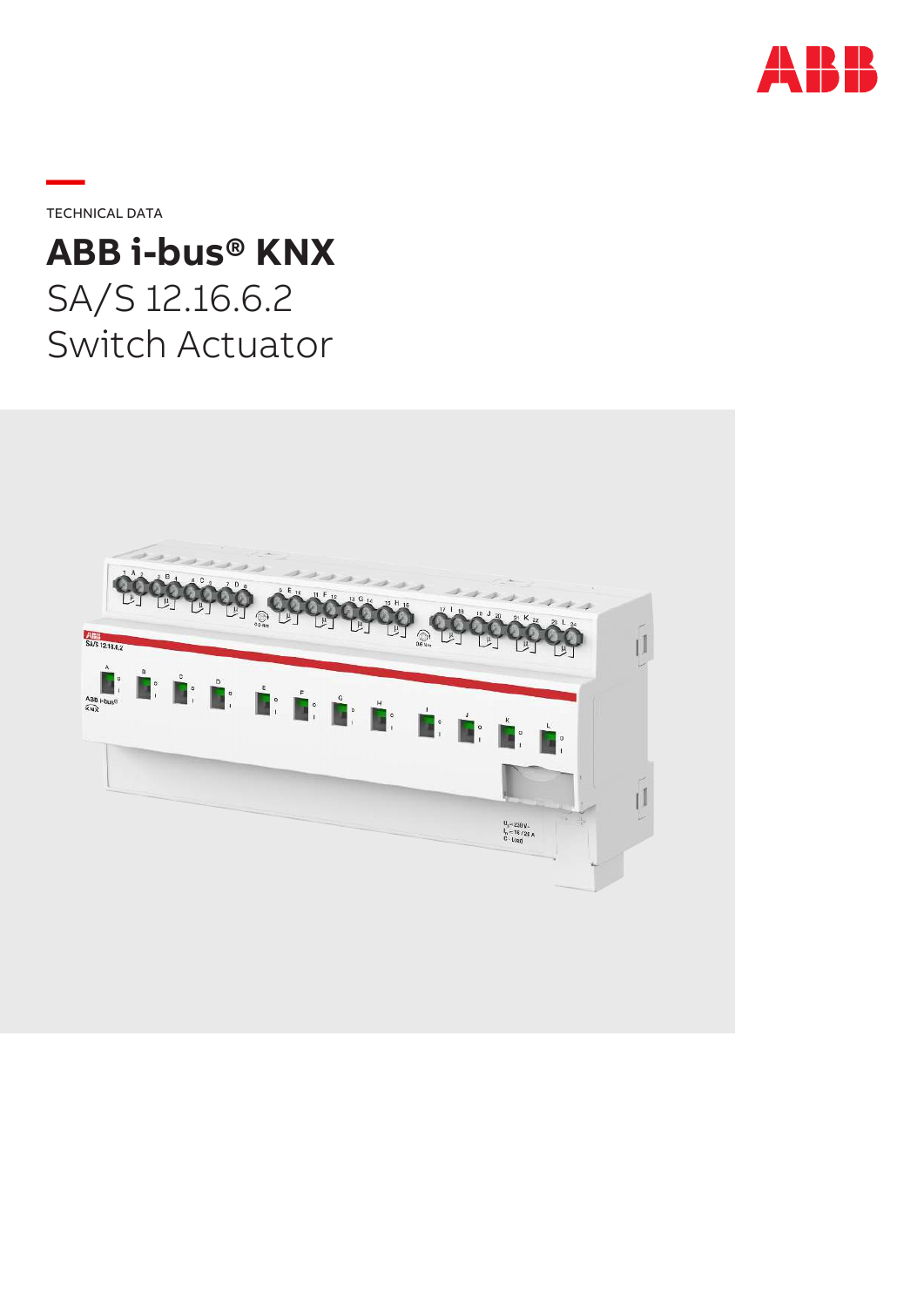## **Device description**

**—**

The device is a modular installation device (MDRC) in proM design. It is designed for installation in electrical distribution boards and small housings with a 35 mm mounting rail (to EN 60715).

The device is KNX-certified and can be used as a product in a KNX system → EU declaration of conformity.

#### The device is powered via the bus

(ABB i-bus® KNX) and requires no additional auxiliary voltage supply. The connection to the bus is made via a bus connection terminal on the front of the housing. The loads are connected to the outputs using screw terminals → terminal designation on the housing.

The software application Engineering Tool Software (ETS) is used for physical address assignment and parameterization.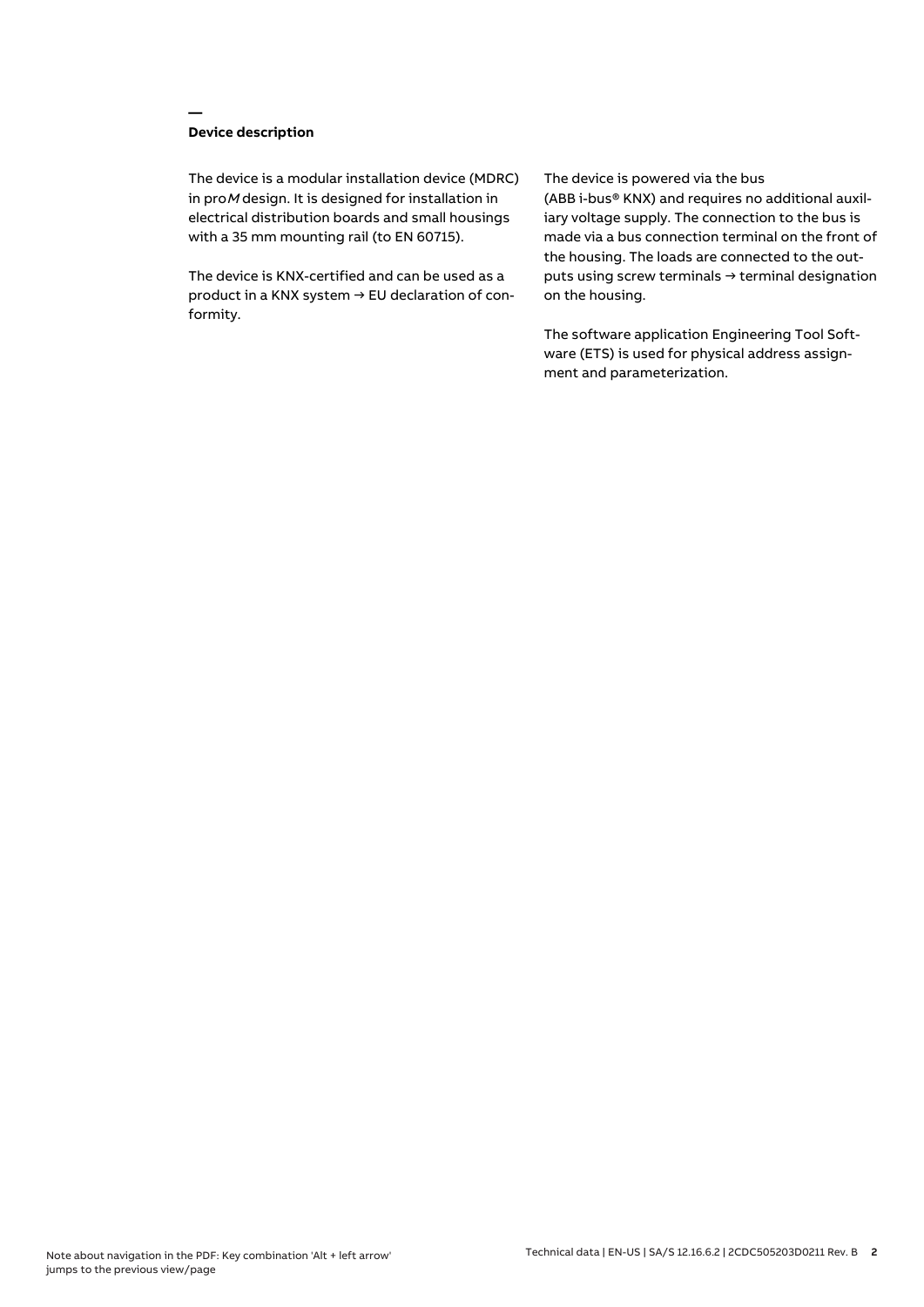## **Device functions**

**—**

The device possesses mutually independent switching relays with which the following functions can be implemented:

• Switching electrical loads with high peak inrush currents in single- or multi-phase electrical networks

On-site operation of the outputs is possible using toggle switches.

The device has the following integrated functions in each output:

- Current measurement
- Energy functions (calculated, based on current measurement)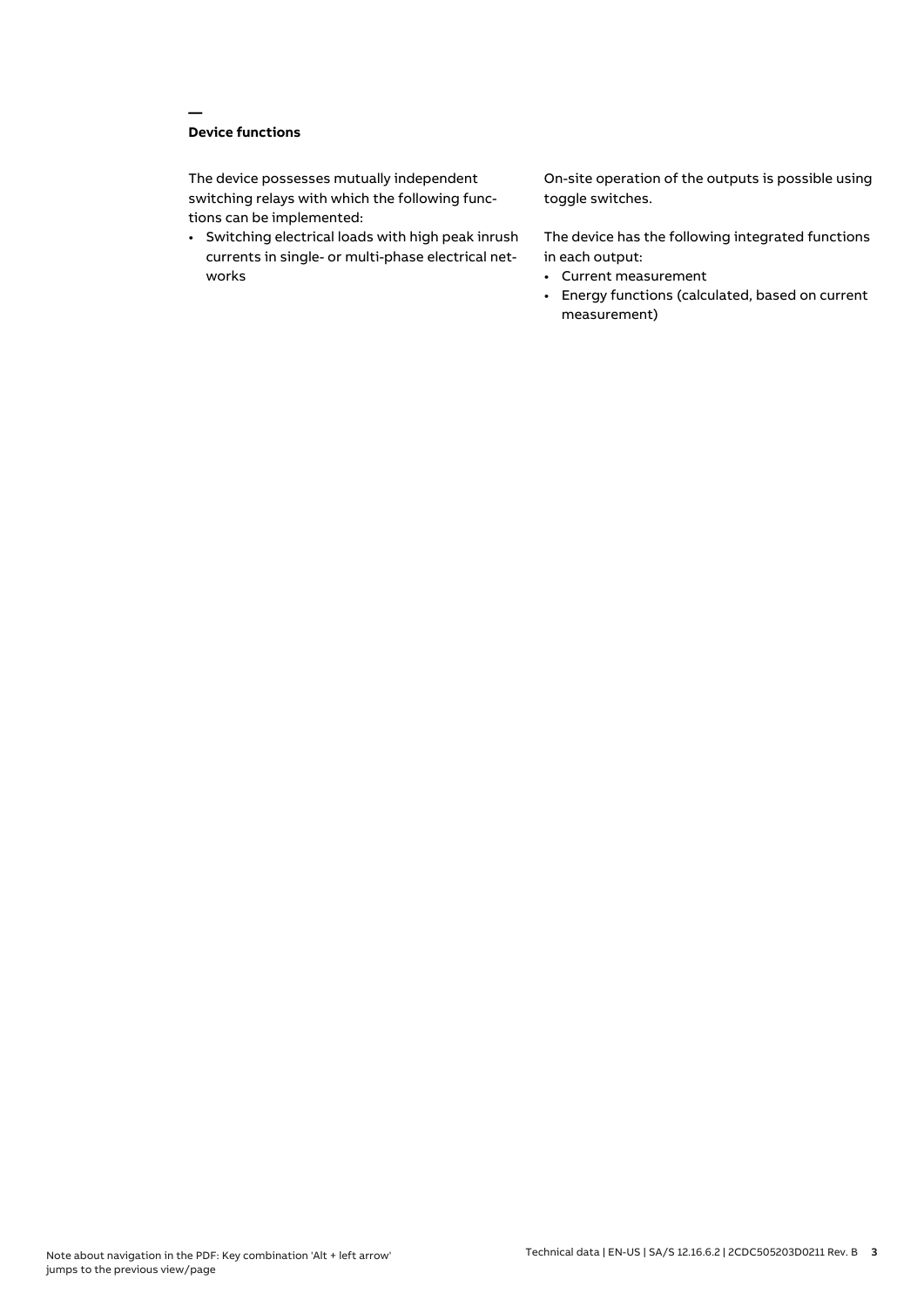#### **Connections**

**—**

The devices possess the following connections:

- Depending on the device type, 2, 4, 8 or 12 relay outputs for switching electrical loads
- 1 bus connection

# **—**

# **Inputs**

This section is not relevant for these devices.

#### **— Outputs**

# **Note**

A device with 12 channels (A … L) is described below.

The outputs can be used individually to switch electrical loads.

| Functi |           |              |                      |  |  |  |  |  |
|--------|-----------|--------------|----------------------|--|--|--|--|--|
| Switch | $\lambda$ | $\mathbf{v}$ | $\ddot{\phantom{0}}$ |  |  |  |  |  |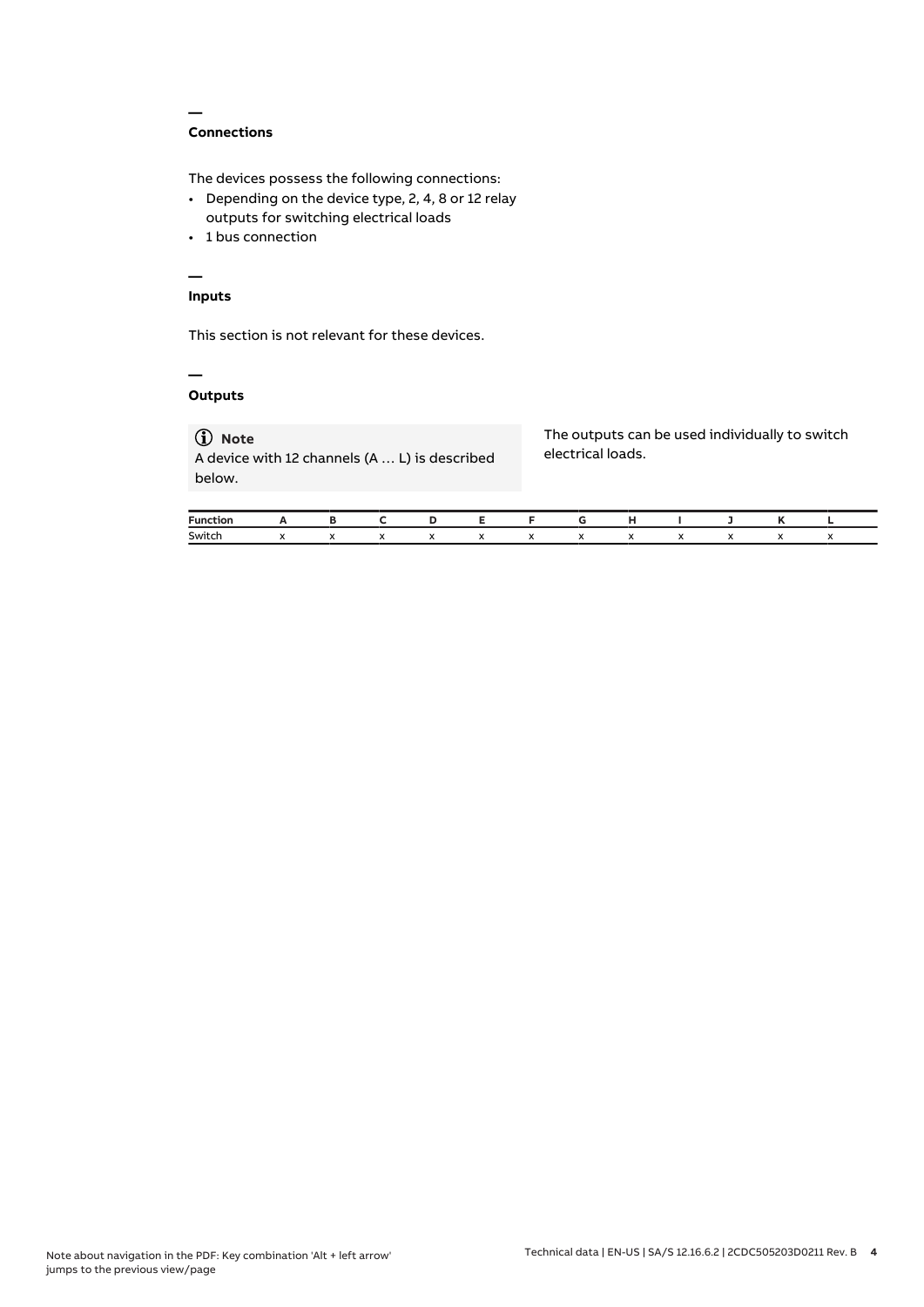### **Dimension drawing**

**—**

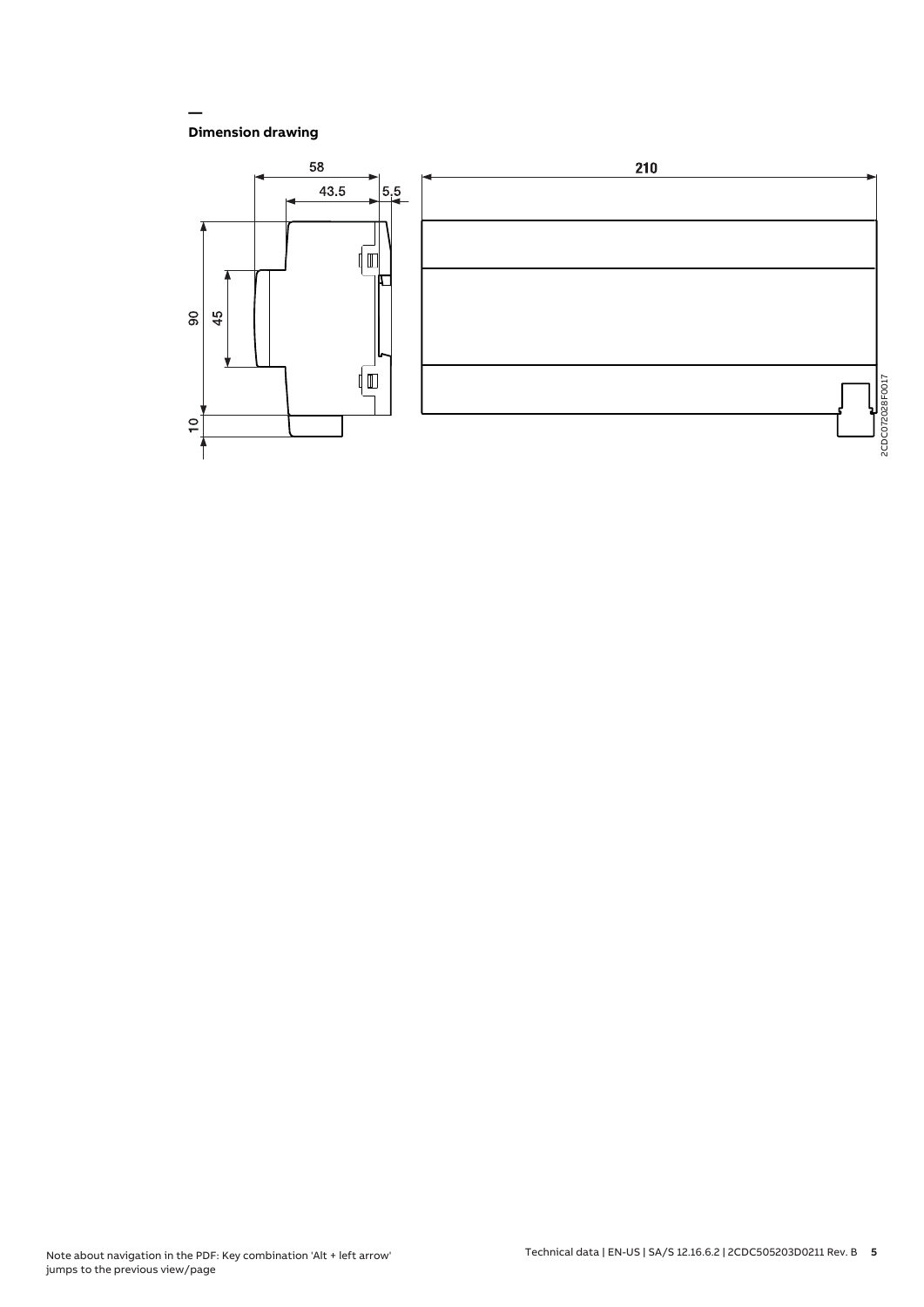**Connection diagram**

**—**



#### **— Legend**

- **1** Label carriers
- **2** Programming LED
- **3** Programming button
- **4** Bus connection terminal
- **5** Cover cap
- **6** Load circuit, two screw terminals each
- **7** Toggle switches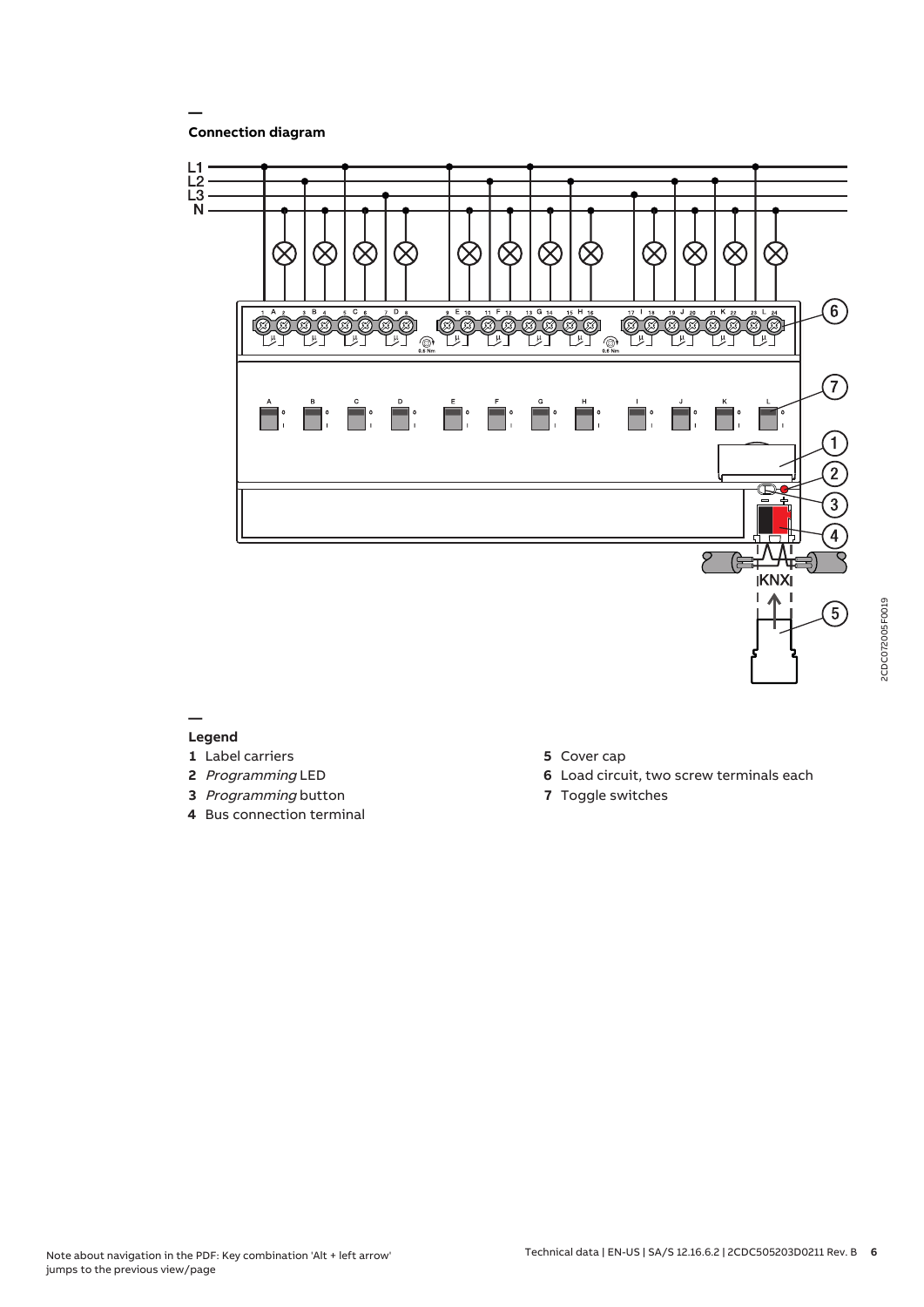# **Operating and display elements**

**—**

| <b>Operating control/LED</b> | Description/function                                            | <b>Display</b>                                                  |
|------------------------------|-----------------------------------------------------------------|-----------------------------------------------------------------|
|                              | Assignment of the physical address                              | LED On: Device in programming mode                              |
| Programming button/LED       |                                                                 |                                                                 |
| $\circ$                      | Switching of the output:<br>$I =$ Switch on<br>$0 =$ Switch off | Indication of the contact position:<br>I = Closed<br>$0 =$ Open |
| Toggle switches              |                                                                 |                                                                 |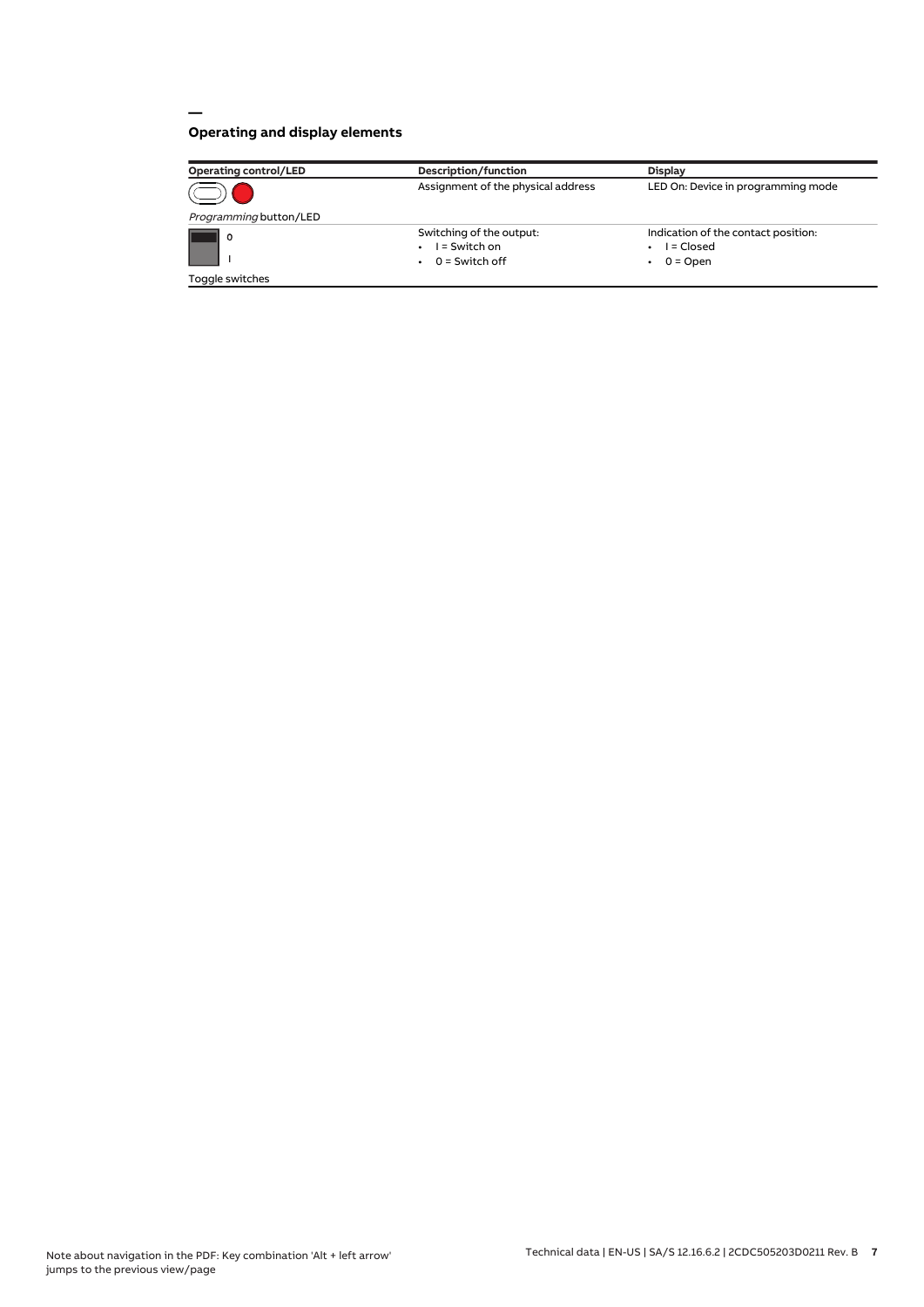#### **— General technical data**

| <b>Device</b>                        | Dimensions                                                              | $90 \times 210 \times 63.5$ mm (H x W x D)                                      |  |  |
|--------------------------------------|-------------------------------------------------------------------------|---------------------------------------------------------------------------------|--|--|
|                                      | Mounting width in space units                                           | 12 modules, 17.5 mm each                                                        |  |  |
|                                      | Weight                                                                  | 0.85 kg                                                                         |  |  |
|                                      | Mounting position                                                       | Any                                                                             |  |  |
|                                      | Mounting variant                                                        | 35 mm mounting rail                                                             |  |  |
|                                      | Design                                                                  | ProM                                                                            |  |  |
|                                      | Degree of protection                                                    | <b>IP 20</b>                                                                    |  |  |
|                                      | Protection class                                                        | Ш                                                                               |  |  |
|                                      | Overvoltage category                                                    | Ш                                                                               |  |  |
|                                      | Pollution degree                                                        | $\mathsf{S}$                                                                    |  |  |
| <b>Materials</b>                     | Housing                                                                 | Polycarbonate, Makrolon FR6002, halogen free                                    |  |  |
| <b>Material note</b>                 | Fire classification                                                     | Flammability V-0                                                                |  |  |
| <b>Electronics</b>                   | Rated voltage, bus                                                      | 30 V DC                                                                         |  |  |
|                                      | Voltage range, bus                                                      | 21  31 V DC                                                                     |  |  |
|                                      | Current consumption, bus                                                | $< 12 \text{ mA}$                                                               |  |  |
|                                      | Maximum current, device                                                 | $12 \times 20$ A                                                                |  |  |
|                                      | Power loss, device                                                      | $\leq$ 12 W (16 A)/16 W (20 A)                                                  |  |  |
|                                      | Power loss, bus                                                         | $\leq$ 0.25 W                                                                   |  |  |
|                                      | KNX safety extra low voltage                                            | <b>SELV</b>                                                                     |  |  |
| <b>Connections</b>                   | Connection type, KNX bus                                                | Plug-in terminal                                                                |  |  |
|                                      | Cable diameter, KNX bus                                                 | 0.6  0.8 mm, solid                                                              |  |  |
|                                      | Connection type, load circuit                                           | Screw terminal with universal head (PZ 1)                                       |  |  |
|                                      | Pitch                                                                   | 7.62 mm                                                                         |  |  |
|                                      | Tightening torque, screw terminals                                      | $0.50.6$ Nm                                                                     |  |  |
|                                      | Conductor cross-section, flexible                                       | $1 \times (0.2 \ldots 4 \text{ mm}^2) / 2 \times (0.2 \ldots 2.5 \text{ mm}^2)$ |  |  |
|                                      | Conductor cross section, rigid                                          | $1 \times (0.2 \ldots 6 \text{ mm}^2) / 2 \times (0.2 \ldots 4 \text{ mm}^2)$   |  |  |
|                                      | Conductor cross section with wire end ferrule without<br>plastic sleeve | $1 \times (0.252.5 \text{ mm}^2)$                                               |  |  |
|                                      | Conductor cross section with wire end ferrule with<br>plastic sleeve    | $1 \times (0.254 \text{ mm}^2)$                                                 |  |  |
|                                      | Conductor cross section with TWIN wire end ferrule                      | $1 \times (0.52.5)$ mm <sup>2</sup> )                                           |  |  |
|                                      | Length, wire end ferrule contact pin                                    | $\geq 10$ mm                                                                    |  |  |
| <b>Certificates and declarations</b> | Declaration of conformity CE                                            | → 2CDK505249D2701                                                               |  |  |
| <b>Ambient conditions</b>            | Operation                                                               | $-5+45$ °C                                                                      |  |  |
|                                      | Transport                                                               | $-25+70$ °C                                                                     |  |  |
|                                      | Storage                                                                 | $-25+55$ °C                                                                     |  |  |
|                                      | Humidity                                                                | $\leq$ 95 %                                                                     |  |  |
|                                      | Condensation allowed                                                    | No                                                                              |  |  |
|                                      | Atmospheric pressure                                                    | $\geq$ 80 kPa (corresponds to air pressure at 2,000 m above sea<br>level)       |  |  |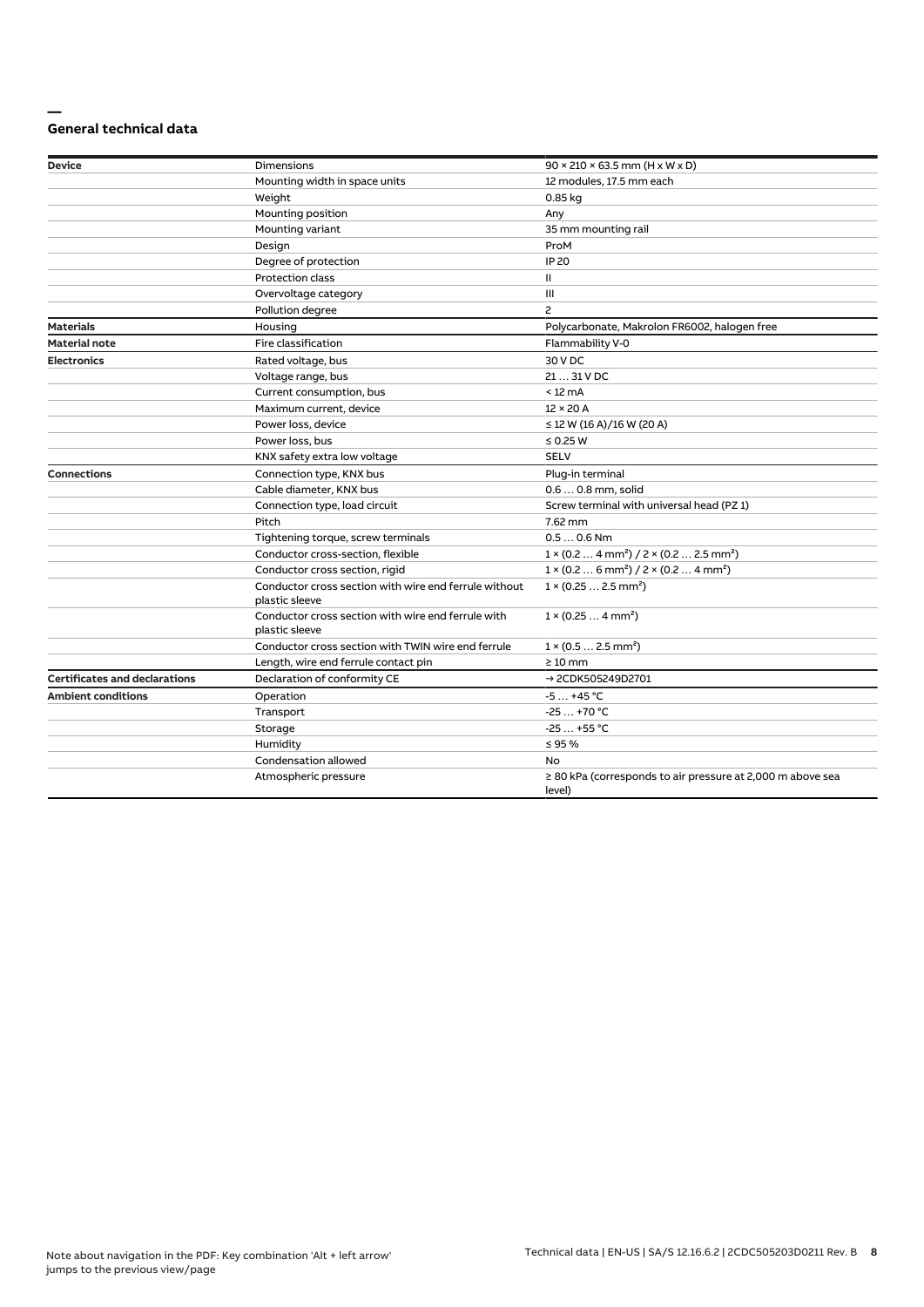#### **— Outputs – relays 16 A - 20 A (C load)**

| <b>Rated values</b>         | Number of outputs                                      | 12                                              |
|-----------------------------|--------------------------------------------------------|-------------------------------------------------|
|                             | Rated voltage U <sub>n</sub>                           | 230 V AC                                        |
|                             | Rated current I <sub>n</sub> (per output)              | 16/20 A                                         |
|                             | Rated frequency                                        | 50/60 Hz                                        |
|                             | Relay type                                             | Bi-stable                                       |
| <b>Switching currents</b>   | AC-1 operation (cos $\varphi$ = 0.8)                   | $\leq 20$ A                                     |
|                             | AC-3 operation (cos $\varphi$ = 0.45)                  | $\leq 16$ A                                     |
|                             | Fluorescent lighting load AX                           | $\leq$ 20 AX                                    |
|                             | Switching current at 12 V AC                           | $\geq 0.1$ A                                    |
|                             | Switching current at 24 V AC                           | $\geq 0.1$ A                                    |
|                             | Switching current at 24 V DC (resistive load)          | $\leq 20$ A                                     |
| <b>Service life</b>         | Mechanical service life                                | $\geq 10^6$ switching operations                |
|                             | AC-1 operation (cos $\varphi$ = 0.8)                   | $\geq 10^5$ switching operations                |
|                             | AC-3 operation (cos $\varphi$ = 0.45)                  | $\geq$ 3 x 10 <sup>4</sup> switching operations |
|                             | AC-5a operation (cos $\varphi$ = 0.45)                 | $\geq$ 3 x 10 <sup>4</sup> switching operations |
| <b>Switching operations</b> | Switching operations per minute when one relay         | $\leq 60$                                       |
|                             | switches                                               |                                                 |
|                             | Switching operations per minute when all relays switch | $\leq 5$                                        |
| Inrush current              | Inrush current $I_{\text{peak}}$ (150 µs)              | $\leq 600 A$                                    |
|                             | Inrush current I <sub>neak</sub> (250 µs)              | $\leq 480$ A                                    |
|                             | Inrush current $I_{\text{peak}}$ (600 µs)              | $\leq$ 300 A                                    |

# **Note**

The inrush current  $I_{peak}$  is the typical ballast load current that results during switching. Using the inrush current  $I_{peak}$ , it is possible to calculate the maximum number of switchable ballasts at the Switch Actuator output Ballast calculation.

| Lamp type                                        | Symbol | Max. lamp load |  |
|--------------------------------------------------|--------|----------------|--|
| Incandescent bulbs                               |        | 3,680 W        |  |
| Fluorescent lamps uncompensated                  | 3 E    | 3,680 W        |  |
| Fluorescent lamps parallel compensated           |        | 2,500 W        |  |
| Fluorescent lamps duo circuit                    |        | 3,680 W        |  |
| Low-voltage halogen lamps inductive transformer  | ∏⊗     | 2,000 W        |  |
| Low-voltage halogen lamps electronic transformer |        | 2,500 W        |  |
| Low-voltage halogen lamps 230 V                  |        | 3,680 W        |  |
| Dulux lamps uncompensated                        |        | 3,680 W        |  |
| Dulux lamps parallel compensated                 |        | 3,000 W        |  |
| Mercury-vapor lamps uncompensated                |        | 3,680 W        |  |
| Mercury-vapor lamps parallel compensated         |        | 3,000 W        |  |
| LED lamps                                        | LED    | 650W           |  |
| Rated motor power                                | M      | 3,680 W        |  |
|                                                  |        |                |  |

| <b>Energy function</b> | Detection range                   | 0.02  20 A                        |
|------------------------|-----------------------------------|-----------------------------------|
|                        | Accuracy                          | ±2% of the actual current ±0.02 A |
|                        | Measurement delay                 | 2 s                               |
|                        | Load current I <sub>load</sub> AC | 0  20 A, sinusoidal               |
|                        | Load current I <sub>load</sub> DC | Is not acquired                   |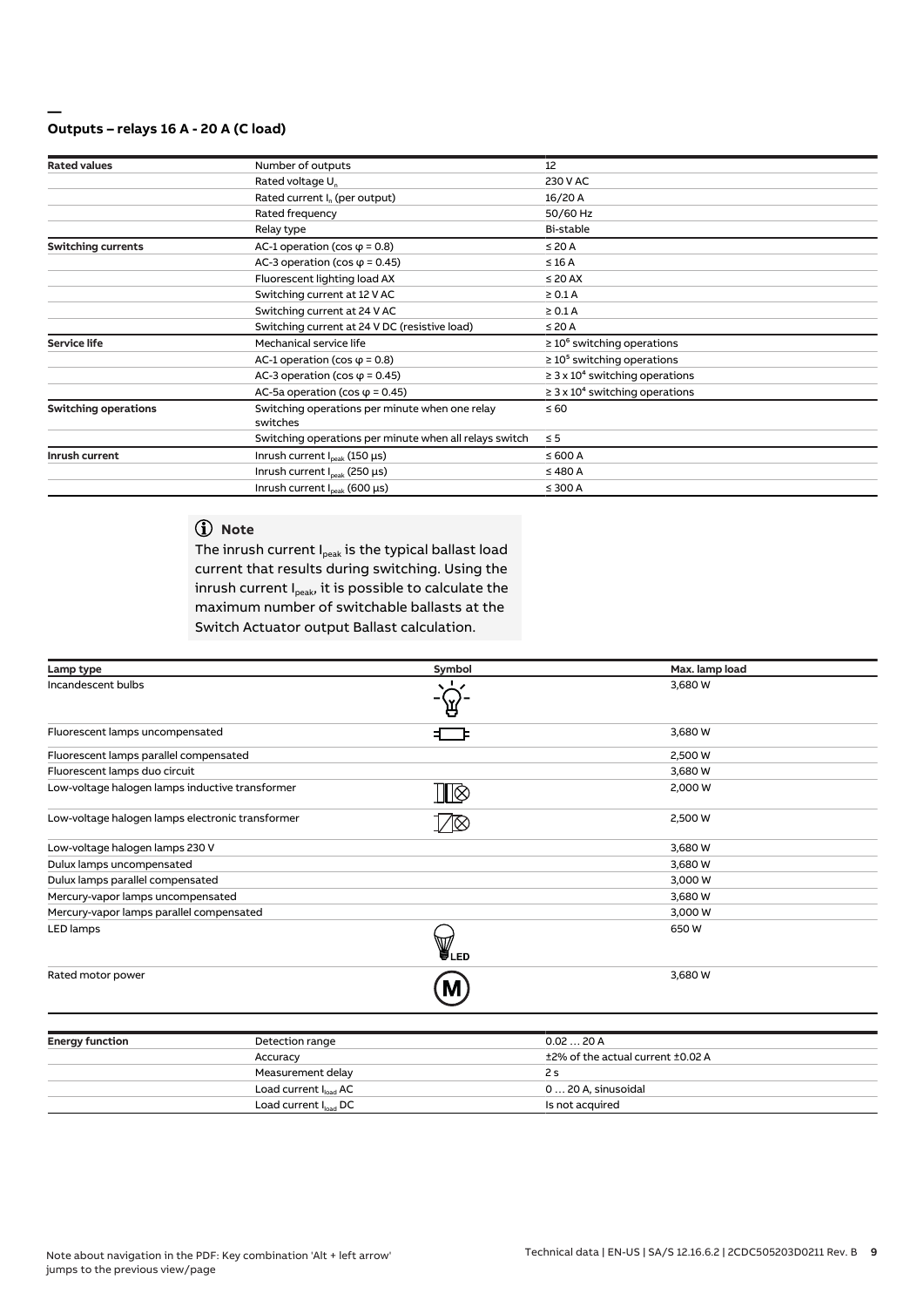#### **— Device type**

| Device type | Switch Actuator                   | SA/S 12.16.6.2                                       |  |  |
|-------------|-----------------------------------|------------------------------------------------------|--|--|
|             | Application                       | Switch energy function 2-fold 16 A /                 |  |  |
|             |                                   | $\ldots$ = current version number of the application |  |  |
|             | Maximum number of group objects   | 663                                                  |  |  |
|             | Maximum number of group addresses | 1000                                                 |  |  |
|             | Maximum number of assignments     | 1000                                                 |  |  |

# **Note**

Observe software information on the website → www.abb.com/knx.

# **Note**

The device supports the locking function of a KNX device in ETS. If a BAU code was assigned, the device can be read and programmed only with this BAU code.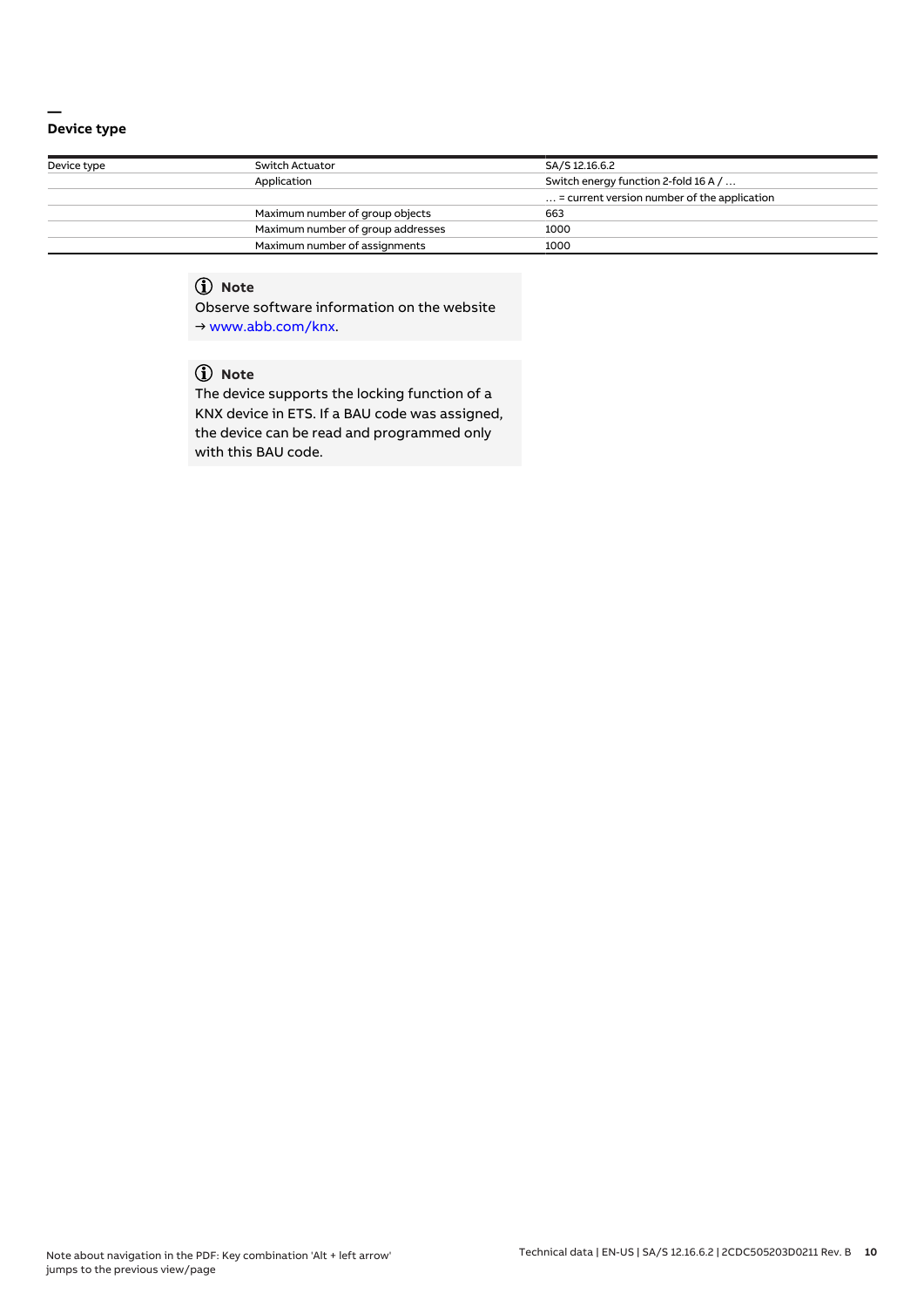#### **— Ordering details**

| <b>Description</b> | <b>MW</b> | Type           | Order no.       | Packaging<br>[pcs.] | Weight (incl.<br>packaging)<br>[kg] |
|--------------------|-----------|----------------|-----------------|---------------------|-------------------------------------|
| Switch             | 12        | SA/S 12.16.6.2 | 2CDG110272R0011 |                     | 0.96                                |